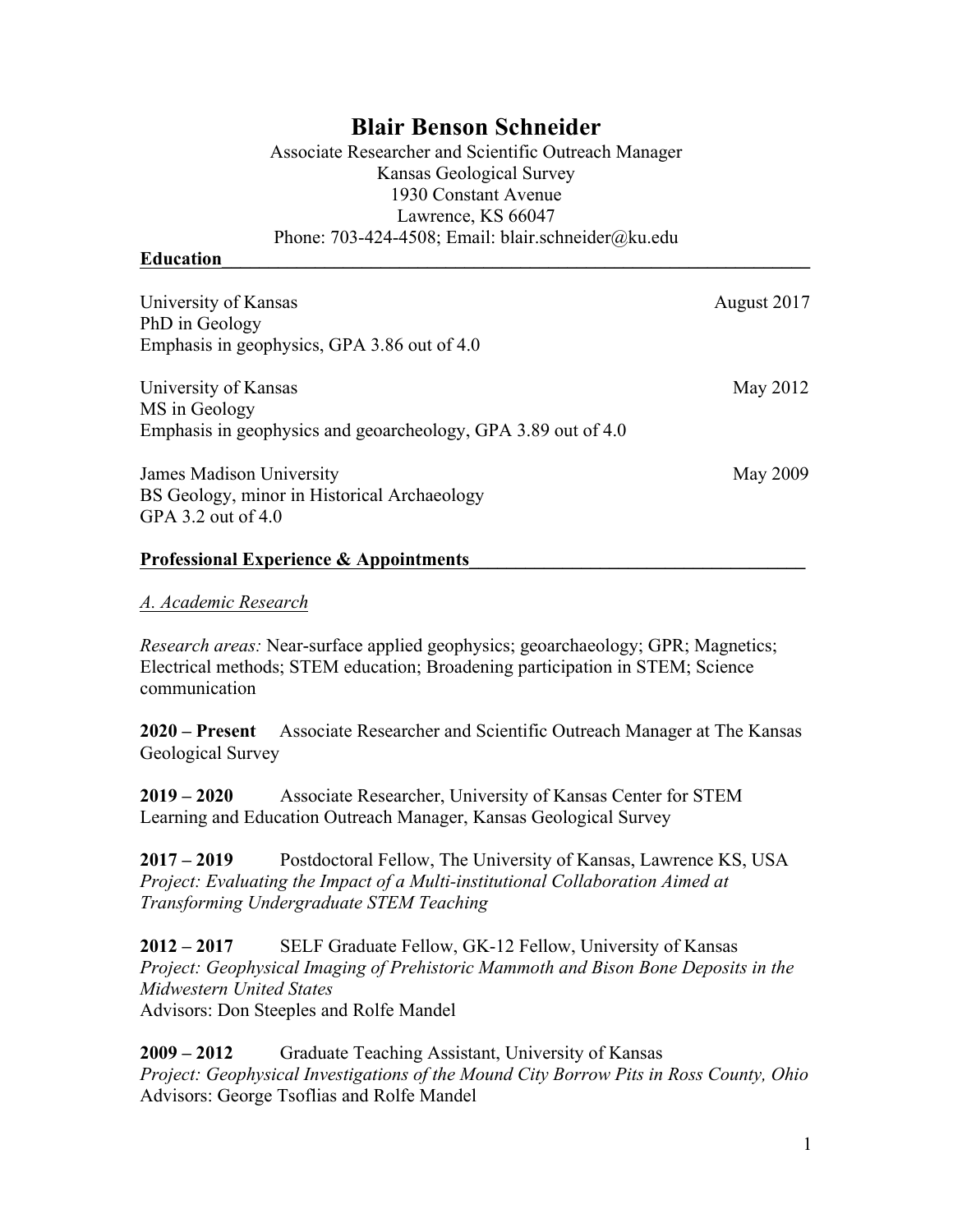**Summer 2011** Geophysical field assistant, Altona, NY Supervisor: George Tsoflias

**2008 – 2009** James Madison University Department of Geology *Project: Riverside Graveyard: An In-Depth Look below the Surface* Advisor: Anna Courtier

**2008** James Madison University Department of Anthropology *Project: Ground Penetrating Radar Survey of Harmony Hall in Strasburg, Virginia* Advisor: Clarence Geier

**2007 – 2008** James Madison University Department of Geology *Project: Application of sub surface instruments in search of historical foundations related to Meriwether Lewis and family in Charlottesville, Virginia* Advisor: Mike Harris

## *B) Teaching Experience*

## **I. Instructor**

**Spring 2021** University of Kansas

- GEOL791: Geophysical Methods for Environmental Applications
- LDST 303: Prevention is Possible Gender Based Violence Prevention

## **Fall 2019, 2020** University of Kansas

• LDST 301: It's On Us - Gender Based Violence Prevention

**Fall 2019** University of Kansas

• BIOL/CHEM 598: Research Methods (*Support Instructor*)

**Spring 2017** Emporia State University Department of Physical Sciences

- ES 110: Introduction to Earth Science
- ES 111: Introduction to Earth Science Lab

## **2009, 2015** University of Kansas Department of Geology

- GEOL105: History of the Earth (*online course*) (**2015**)
- GEOL103: Physical Geology Laboratory (**2009-2011**)

## **II. Teaching Assistant**

- **2013 – 2016** University of Kansas Center for Teaching Excellence
	- ANTH 517: Geoarchaeology
	- GEOL 103: Physical Geology Laboratory
	- GEOL 591: Ore Deposits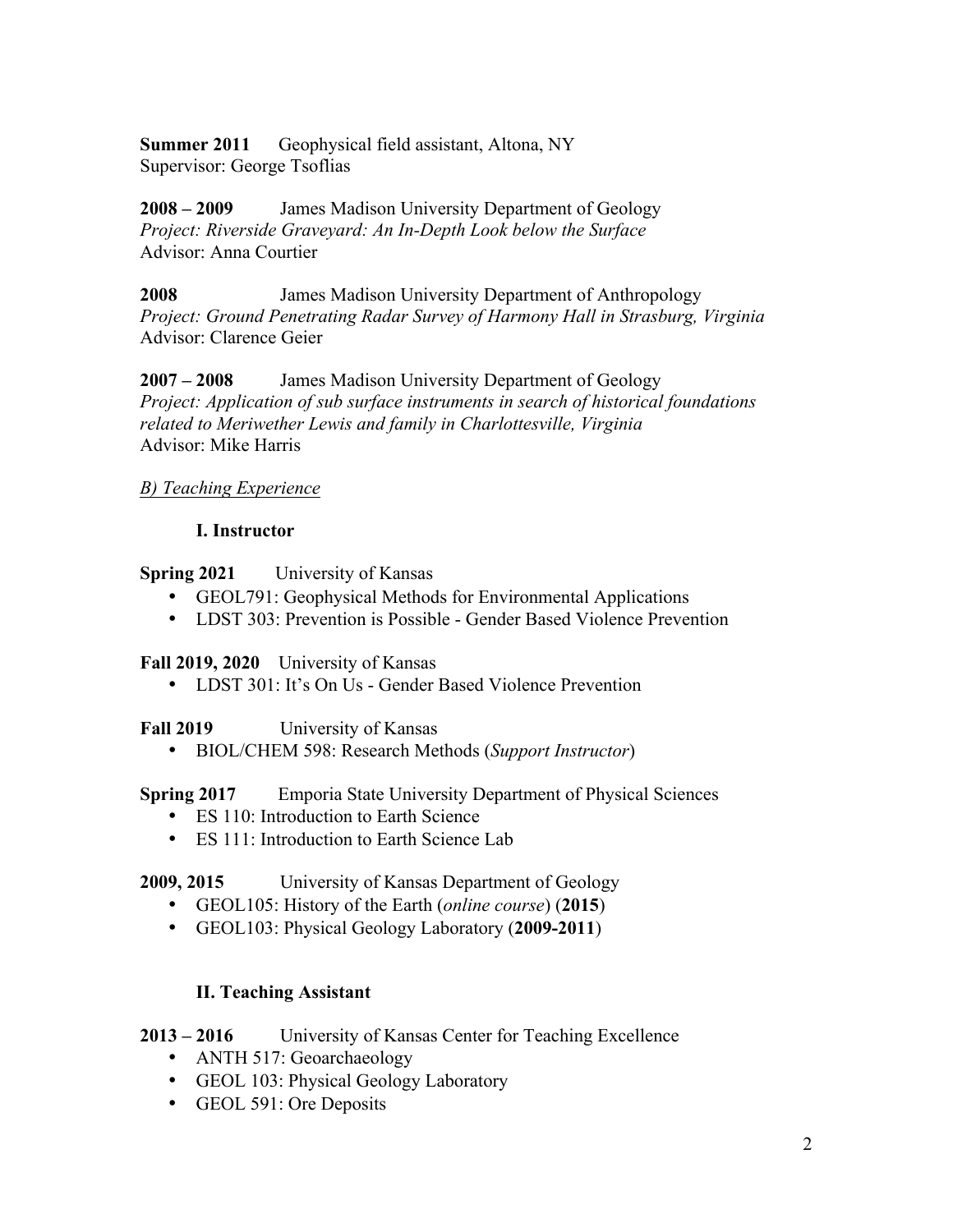- GEOL 512: Igneous and Metamorphic Petrology
- **2009 – 2011** University of Kansas Department of Geology
	- GEOL171: Earthquakes and Natural Disasters
	- GEOL351: Environmental Geology
	- GEOL572: Geophysics

## **2006 – 2009** James Madison University

- GEOL110L: Physical Geology Lab
- GEOL230: Evolution of Earth
- ANTH331: Historical Archaeology
- GEOL364: Stratigraphy and Basin Analysis
- GEOL410: Engineering Geology

## *C) Government and Industry*

## **2010 – 2017** NPS Midwest Archeological Center, Lincoln NE, USA

- Geophysical surveying and excavation at Grand Portage National Monument, MN
- Geophysical surveying of Fort Union Trading Post National Historic Site, ND
- Cutbank Erosional Study at Theodore Roosevelt National Park, ND
- Geophysical surveying at Knife River Indian Villages National Historic Site, ND
- Geophysical surveying and excavation at Nicodemus National Historic Site, KS
- Geophysical surveying and excavation at Fort Larned National Historic Site, KS
- Geophysical surveying at Hopewell Culture National Historic Site, OH
- Excavation project at Fort Scott National Historic Site, KS

## **2014** Encana Oil and Gas

Geology Intern: *Seismic Attributes of the Niobrara and Codell Formations* Adviser: Peter Smith

## **Publications\_\_\_\_\_\_\_\_\_\_\_\_\_\_\_\_\_\_\_\_\_\_\_\_\_\_\_\_\_\_\_\_\_\_\_\_\_\_\_\_\_\_\_\_\_\_\_\_\_\_\_\_\_\_\_\_\_\_\_\_\_**

## **A1. Refereed Journals (\*represents invited submission)**

- Marin-Spiotta, E., Barnes, R.T., Berhe, A.A., Hastings, M.G., Mattheis, A., **Schneider. B.** and Williams, B.M., 2020, Hostile climates are barriers to diversifying the geosciences. In Advances in Geosciences, Special Issue: Diversity and Equality in the Geosciences, 53, 117-127.
- Holmes, M.A.\*, Myles, L. and **Schneider, B.**, 2020, Diversity and equality in honors and awards programs: Steps towards a fair representation of membership. In *Advances in Geosciences,* Special Issue: Diversity and Equality in the Geosciences, 1, 1-11.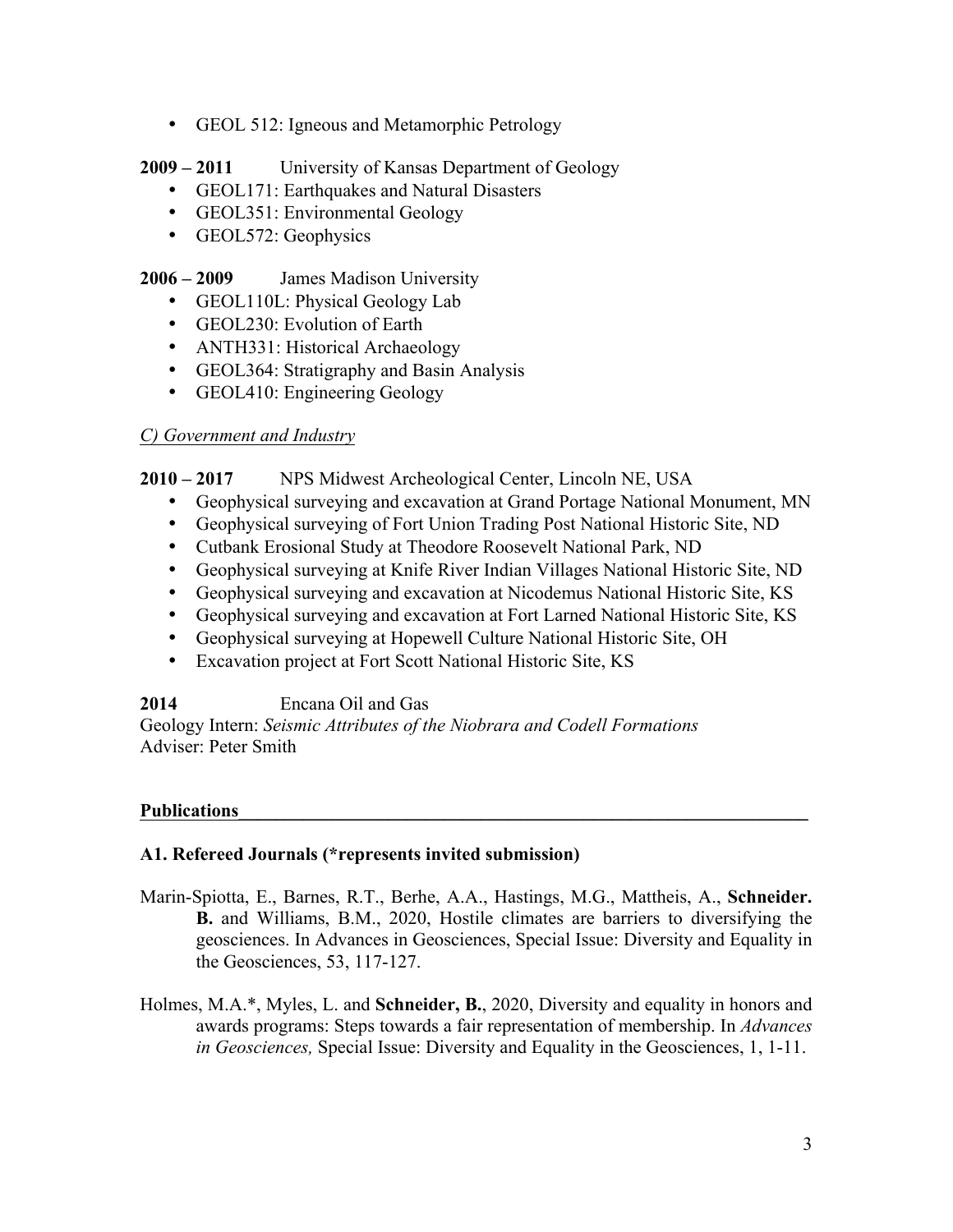- **Schneider, B.,** Tsoflias, G., Steeples, D., Mandel, R. and Hofman, J., 2018, Bone permittivity and its effect on using GPR: Geophysics, v. 83, no. 1, p. H1-H11: https://doi.org/10.1190/geo2017-0128.1.
- Dalan, R., Sturdevant, J., Wallace, R., **Schneider, B.\*** and De Vore, S., 2017, Cutbank geophysics: Expanding magnetic investigations using magnetic susceptibility testing at an Awatixa Hidatsa Village, North Dakota: Remote Sensing, v. 9, no. 12, doi:10.3390/rs9020112.
- Sprunt, E., Ali, H., **Schneider, B.** and MacQueen, P., 2017, Survey of geophysics students shows importance of female leadership: AWIS Magazine, v. 49, p. 32- 35.
- Schneider, B.B., Mandel, R.M., Tsoflias, G., De Vore, S.L and Lynott, M., 2016, Combining ER and GPR surveys for evidence of prehistoric landscape construction: Case study at Mound City, Ohio, USA: Journal of Applied Geophysics, v. 129, p. 178-186.

#### **A2. Manuscripts in Preparation or In Revision**

- Ralph, M., **Schneider, B.,** Benson, D., Ward, D., Vartia, D., 2021**,** Student Enrollment Decisions and Academic Success: Evaluating the Impact of Classroom Space Design: Learning Environments Research (in revision)
- **Schneider, B.B.**, Tsoflias, G., Mandel, R.M., Hofman, J., and Steeples, D.W., 2021, Assessing ground-penetrating radar imaging of prehistoric animal bone: Geophysics (in prep)
- **Schneider, B.,** Bell, C.F., Marin-Spiotta, E., Hastings, M., Mattheis, A., Barnes, R., Berhe, A.A. and Williams, B., 2021, Evaluation of the ADVANCEGeo bystander intervention and workplace climate training: Journal of Interpersonal Violence (in prep)

#### **B. Refereed Book Chapters (\*represented invited submission)**

- **Schneider, B.B\*** and Holmes, M.A., 2020, The science of implicit bias and how to minimize its effects, in Azad, S. (Ed.), Addressing gender bias in science: Research-Based Solutions. ACS Symposium Series, v. 1354, 51-71.
- Berhe, A.\*, Hastings, M., **Schneider, B.** and Marin-Spiotta, E., 2020, Changing academic cultures to respond to sexual harassment through bystander intervention and workplace climate training. ACS Symposium Series, v. 1354, 109-125.
- **Schneider, B.B.\*,** Tranel, L., and Cremeans, M., 2018, The Association for Women Geoscientists: 40 years of successes, struggles, and sisterhood, *in* Johnson, B.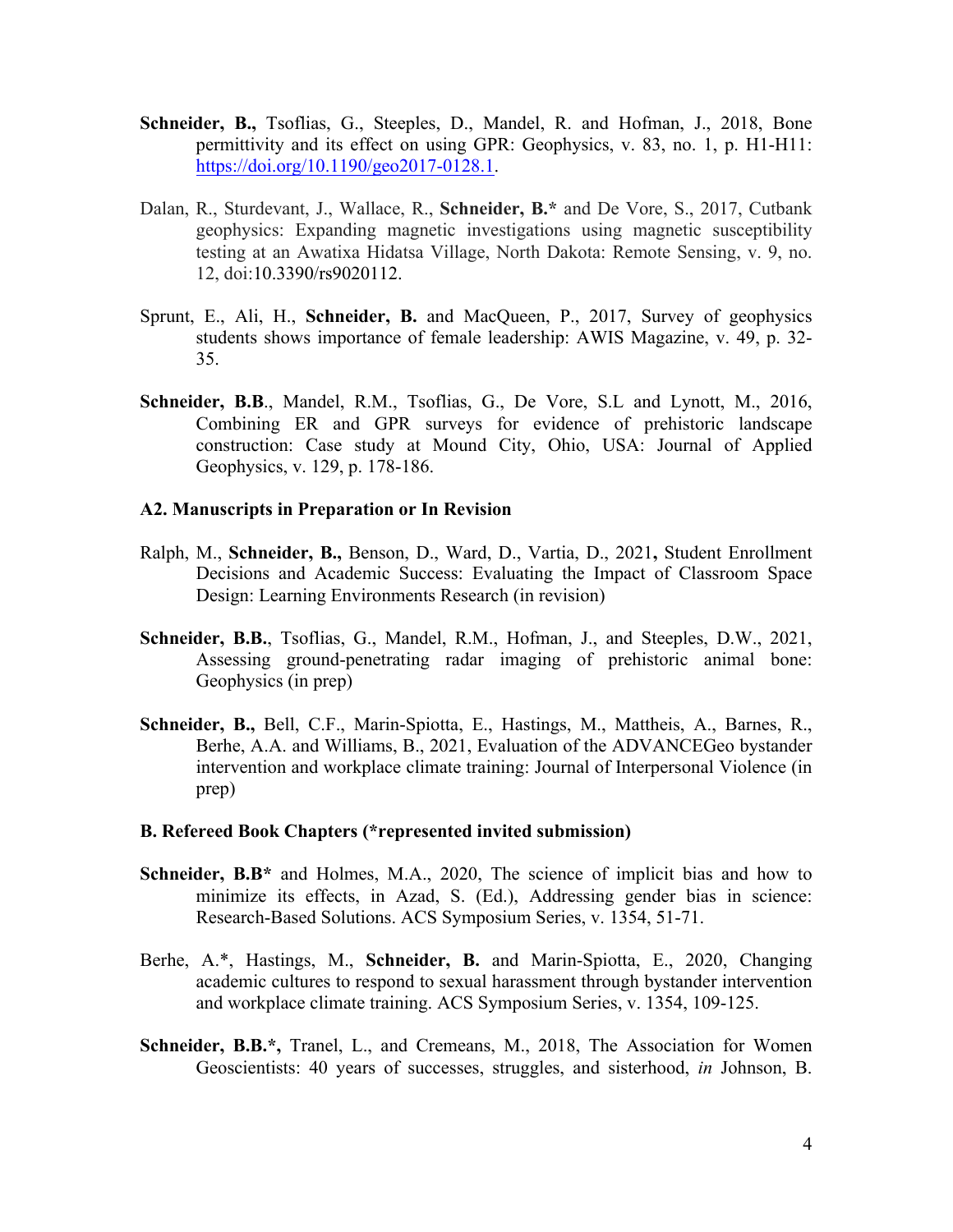(ed.), Women and Geology: Who Are We, Where Have We Come From, and Where Are We Going?: GSA Special Publication.

#### **C. Non-Refereed (\*represents invited submission)**

- Capello, M.A., **Schneider, B.**, and Ardakani, E.P., 2018, Full Spectrum: Focusing on the human factor: A session about geophysicists in the workforce at the 2018 Annual Meeting: The Leading Edge, v. 37, issue 4, p. 702-704.
- **Schneider, B.\*,** 2018, Don't just stand there... do something!: Speaking of Geoscience: The Geological Society of America's Guest Blog https://speakingofgeoscience.org/2018/09/11/dont-just-stand-there-do-something/
- Marin-Spiotta, E. and **Schneider, B.,** 2018, Time's Up for Harassers in Academia: The POSTDOCket, v. 3 (https://npamembers.siteym.com/general/custom.asp?page=postdocket\_03181)
- **Schneider, B.**, M.A. Holmes and E. Marín-Spiotta, 2018, Sexual harassment in the sciences: Response by professional societies: Geoscience Currents No. 125. American Geosciences Institute (https://www.americangeosciences.org/workforce/currents/sexual-harassmentsciences-response-professional-societies)
- Marin-Spiotta, E., **Schneider, B\*.,** and Holmes, M.A., 2016, AGU can lead the way to a no-tolerance culture for sexual harassment in the earth sciences: Eos.org (https://eos.org/opinions/steps-to-building-a-no-tolerance-culture-for-sexualharassment)
- **Schneider, B.B.,** 2015-2016, President's Columns, Gaea, newsletter of the Association for Women Geoscientists, v. 41, no.  $4 - v$ . 42, no. 1-3.
- **Schneider, B.B.\*,** 2015, AWG: A Common Love of Earth Science: GEOExPro Geoscience and Technology Explained, v. 12, no. 4, p. 10.
- Shaugnessy, A., Sprunt, E., **Schneider, B.**, 2015, Full Spectrum: Dual Careers in Geosciences: The Leading Edge, v. 34, issue 4, p. 454-456.
- De Vore, S.L. and **Schneider, B.B**., 2013, Magnetic Survey Data from the Sakakawea Village Site at Knife River Indian Villages National Historic Site, North Dakota, U.S.A.: The Newsletter of the International Society for Archaeological Prospection, 34, p. 7-10.
- **D. Published Abstracts and Poster Presentations (\*represents minor publication and refereed conference transaction)**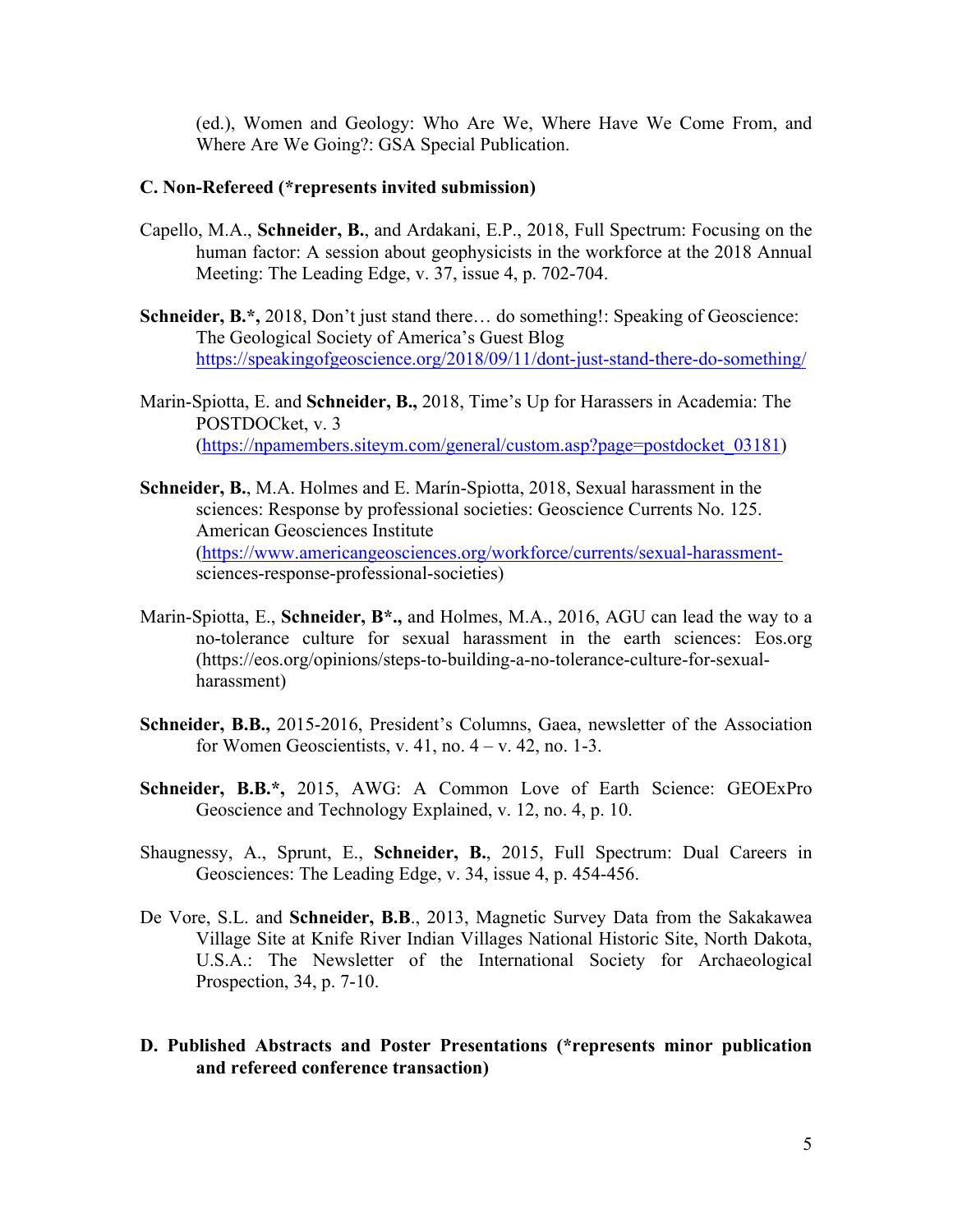- **Schneider, B.** and Eck, C., 2021, Geophysical survey of Site 14LV425, Leavenworth, County, Kansas: Near-Surface Geophysics Group Recent Advances in Archaeological Geophysics. Virtual conference hosted by the University of Leeds.
- Barnes, R.T., Bell, C.F., Berhe, A.A., Hastings, M.G., Mattheis, A., **Schneider, B.,** Williams, B. and Marin-Spiotta, E., 2020, Improving workplace culture, indoors and out: Challenge and opportunities to make the geosciences more inclusive and welcoming: American Geophysical Union Fall Meeting.
- Proulx, M., Tsoflias, G. and **Schneider, B.**, 2020, Utilizing Ground Penetrating Radar (GPR) to detect paleontological features in ash beds: American Geophysical Union Fall Meeting.
- **Schneider, B.B.\*,** Knippel, E.P. and Miller, R.D., 2020, Utilizing Ground Penetrating Radar to assist in a forensic cold case investigation: SEG Technical Program Expanded Abstracts, 3324-3330.
- Proulx, M., Tsoflias, G. and **Schneider, B**.\*, 2020, Ground-penetrating Radar survey for detecting paleostratigraphic features in ash beds at Ashfall Fossil Bed Historical State Park, Nebraska: 18<sup>th</sup> International Conference on Ground-penetrating Radar, Golden, CO.
- **Schneider, B.B.,** Holmes, M.A. and Myles, L. 2020, Steps to ensuring a diverse and equitable honors and awards process: GSA Annual Meeting.
- Marin-Spiotta, E., Mattheis, A., Bell, C., Maertens, J., Berhe, A.A., Barnes, R., Hastings, M., **Schneider, B.,** Williams, B.M. and Magley, V., 2020, A critical feminist approach to transforming workplace climate in the geosciences: GSA Annual Meeting.
- **Schneider, B.,** Ralph, M., Benson, D., Ward, D. and Vartia, A., 2019, Exploring the impact of classroom space design on student attitudes and success: a case study of an active learning organic chemistry course: American Geophysical Union Fall Meeting, San Francisco, CA.
- Marin-Spiotta, E., Barnes, R., Berhe, A.A., Hastings, M., Mattheis, A., **Schneider, B.B.,** Williams, B.M., and Fabian Bell, C., 2019, ADVANCEGeo Partnership: empowering geoscientists to transform workplace climate through bystander intervention and research ethics training: American Geophysical Union Fall Meeting, San Francisco, CA.
- Berhe, A.A., **Schneider, B.,** Barnes, R.T., Hastings, M., Mattheis, A., Williams, B.M., and Marin-Spiotta, E., 2019, Persistent lack of diversity in the geosciences: the case of ADVANCEGeo Partnership to promote institutional and cultural change: American Geophysical Union Fall Meeting, San Francisco, CA.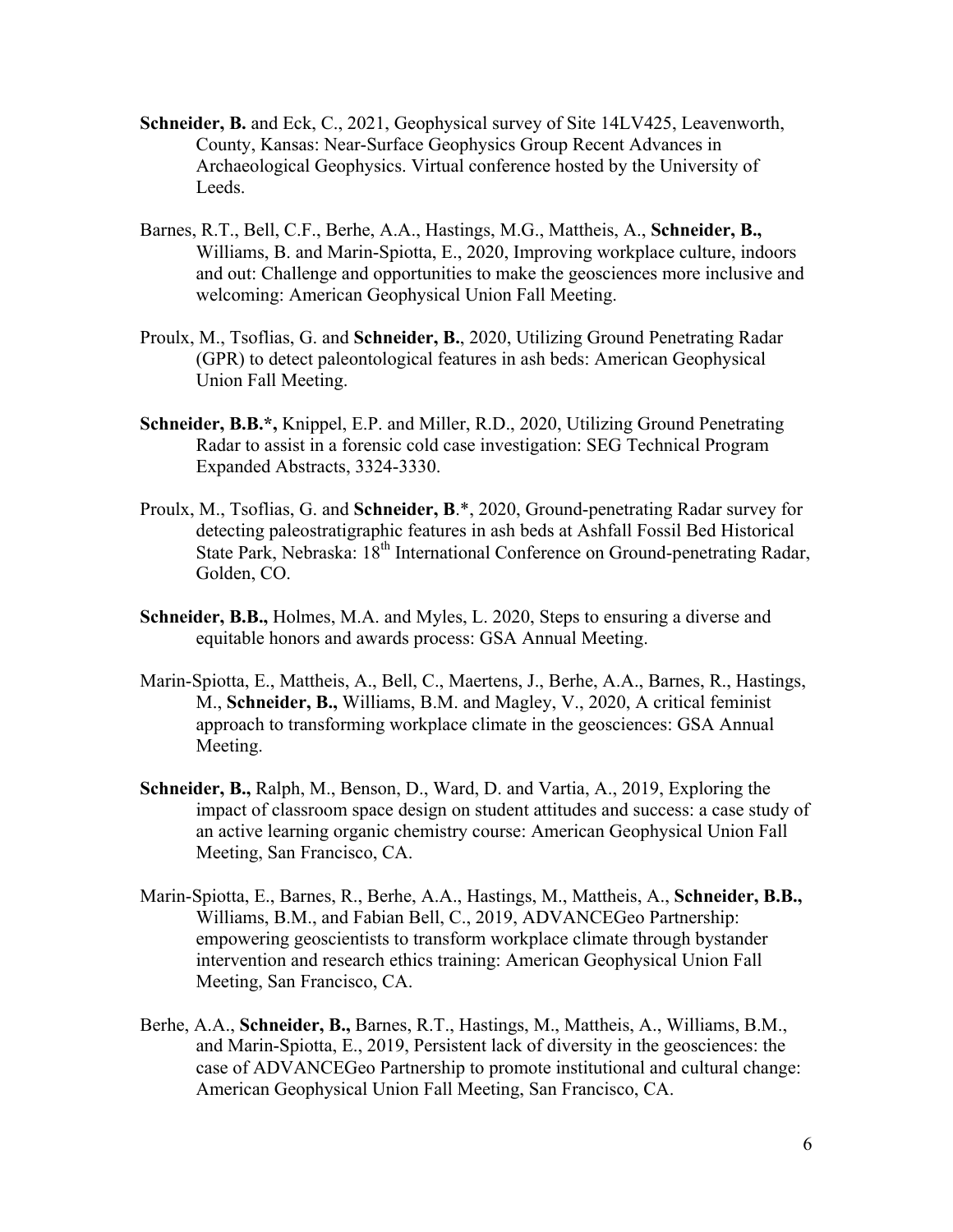- Marin-Spiotta, E., Barnes, R., Berhe, A.A., Hastings, M., Mattheis, A., **Schneider, B.B.** and Williams, B.M., 2019, ADVANCEGeo Partnership: empowering geoscientists to transform workplace climate through behavioral and institutional change: Geological Society of America Abstracts with Programs, v. 51, no. 5, doi: 10.1130/abs/2019AM-335819.
- **Schneider, B.B.\*** and Hoard, R.J., 2019, Ground Penetrating Radar Survey of Site 14DC320: Utilizing Geophysical Methods to Protect Native American Burials: SEG Technical Program Expanded Abstracts, p. 2863-2867.
- Ralph, M., **Schneider, B.,** and Benson, D., 2019, Evidence of increasing student buy-in: exploring enrollment patterns across active-learning based organic chemistry sections: Earth Educator Rendezvous, Nashville, TN.
- **Schneider, B.,** Barnes, R., Berhe, A.A., Hastings, M.G., Mattheis, A., Williams, B.M., and Marin-Spiotta, E., 2018, ADVANCEGeo partnership: building a sustainable toolkit for bystander intervention training to improve workplace climate: American Geophysical Union Fall Meeting, Washington, D.C.
- Marin-Spiotta, E., Barnes, R., Berhe, A.A., Hastings, M.G., Mattheis, A., **Schneider, B.**, and Williams, B.M., 2018, Building partnerships to transform workplace climate: American Geophysical Union Fall Meeting, Washington, D.C.
- **Schneider, B.\***, Yuen, T., and Frank, B., 2018, A multi-institutional collaboration aimed at transforming undergraduate STEM teaching: AAC&U Transforming STEM Higher Education Conference, Atlanta, GA.
- **Schneider, B.\***, Vartia, A., and McVey, M., 2018, Measuring the impact of an institutional course transformation initiative: AAC&U Transforming STEM Higher Education Conference, Atlanta, GA.
- **Schneider, B.B.** and Pommer, R.E., 2018, A snapshot of women geoscientists in the workforce in 2018: What have we overcome, and what do we continue to face: Geological Society of America Abstracts with Programs, v. 50, no. 6, doi: 10.1130/abs/2018AM-315960
- **Schneider, B.B.,** Cremeans, M., Tranel, L.M., and Zeeck, L., 2018, 40 years of recruitment and retention of women in the geosciences: A perspective from the Association for Women Geoscientists (AWG): Geological Society of America Abstracts with Programs, v. 50, no. 6, doi: 10.1130/abs/2018AM-316995
- Mattheis, A. and **Schneider, B\***., 2018, Intersectional approaches to counter harassment and discrimination in geophysics: SEG Technical Program Expanded Abstracts.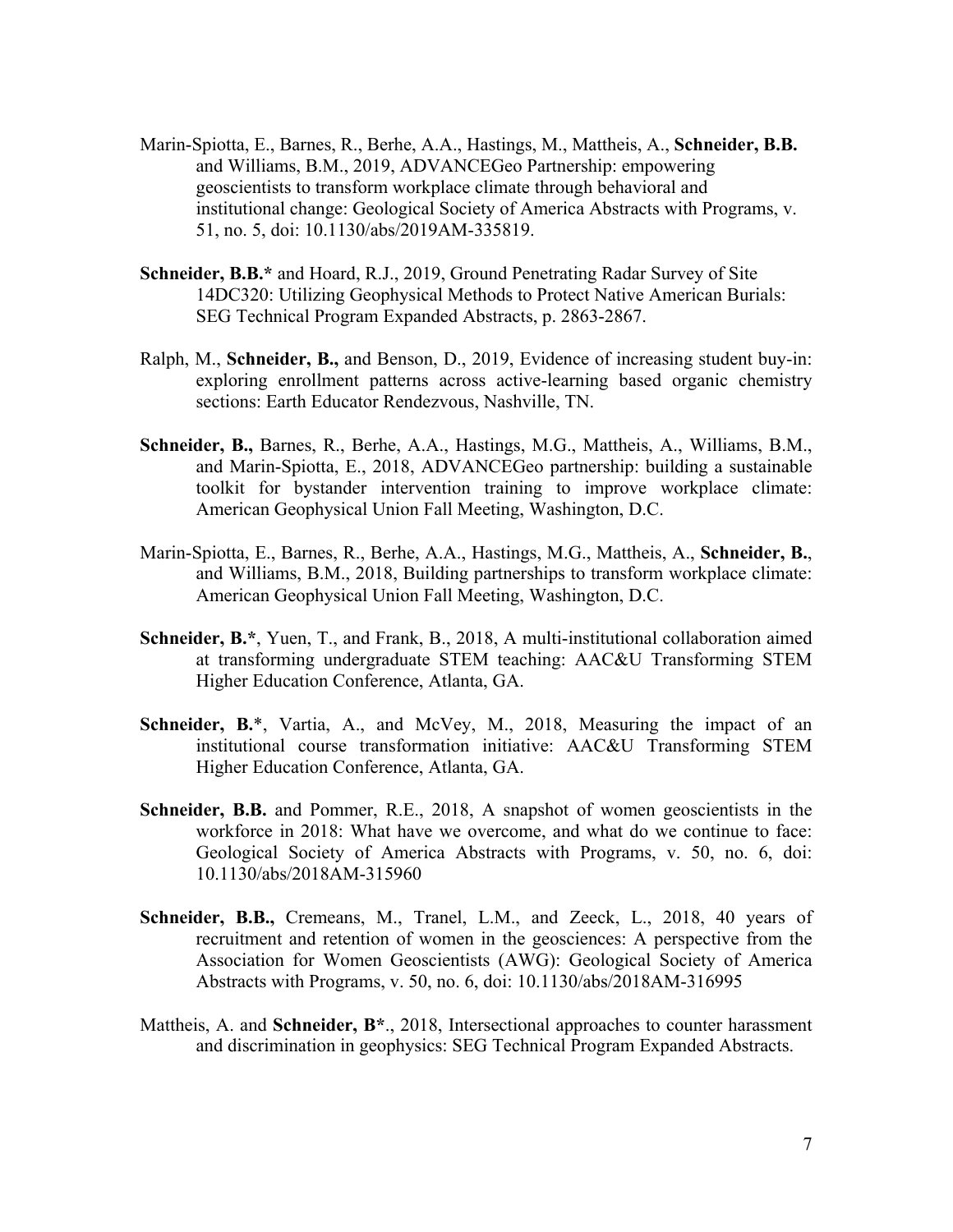- **Schneider, B.**, Greenhoot, A., Bennett, C., and Mort, M., 2018, TRESTLE: A model to promote improved STEM education at research universities: Earth Educator Rendezvous, Lawrence, KS.
- Marín-Spiotta, E., R. Barnes, A.A. Berhe, M.G. Hastings, A. Mattheis, **B. Schneider** and B.M. Williams, 2017, From the Classroom to the Field: Intervention Training to Address Sexual Harassment in the Geosciences: American Geophysical Union Fall Meeting, New Orleans, LA.
- **Schneider, B.B\*.** and Tsoflias, G., 2017, GPR Polarization Effects of Buried Bison Bone: SEG Technical Program Expanded Abstracts, p. 1-5.
- **Schneider, B.**, 2017, Who is TRESTLE: TRESTLE 2<sup>nd</sup> Annual Meeting, Bloomington, IA.
- Holmes, M.A., Marin-Spiotta, E., and **Schneider, B.B.**, 2017, Harassment as an Ethics Issue: Geophysical Research Abstracts, v. 19, EGU2017-10067-1.
- **Schneider, B.B.** and Tsoflias, G., 2016, GPR for detecting buried animal bones in controlled sandbox experiments: American Geophysical Union Annual Meeting, San Francisco CA.
- **Schneider, B.B.**, and Tsoflias, G., 2016, Modelling permittivity for the application of GPR for detecting buried prehistoric animal bones: Geological Society of America Abstracts with Programs, v. 48, no. 7, doi: 10.1130/abs/2016AM-282979.
- Luchies, C., Roberts, J., Olcott-Marshall, A., Baker, G., and **Schneider, B**., 2016, Utilizing the CATME.ORG Teamwork Support Tool: University of Kansas Center for Teaching Excellence Second Annual C21 Poster Session, Lawrence, Kansas.
- Mandel, R. and **Schneider, B.**, 2016, Geoarchaeology: Bringing the field into the classroom: University of Kansas Center for Teaching Excellence Second Annual C21 Poster Session, Lawrence, Kansas.
- **Schneider, B.B**., 2015, Back to the Basics: Evaluating the Applicability of Ground-Penetrating Radar for Detecting Prehistoric Animal Remains: Geological Society of America Abstracts with Programs, v. 47, no. 7, p. 599.
- Bitting, K.S., **Schneider, B.B**., and Roberts, J., 2015, The Nature of Resistance: Using Student Comments and Learning Theory to Ease the Transition to Active Learning: Geological Society of America Abstracts with Programs, v. 47, no. 7, p. 256.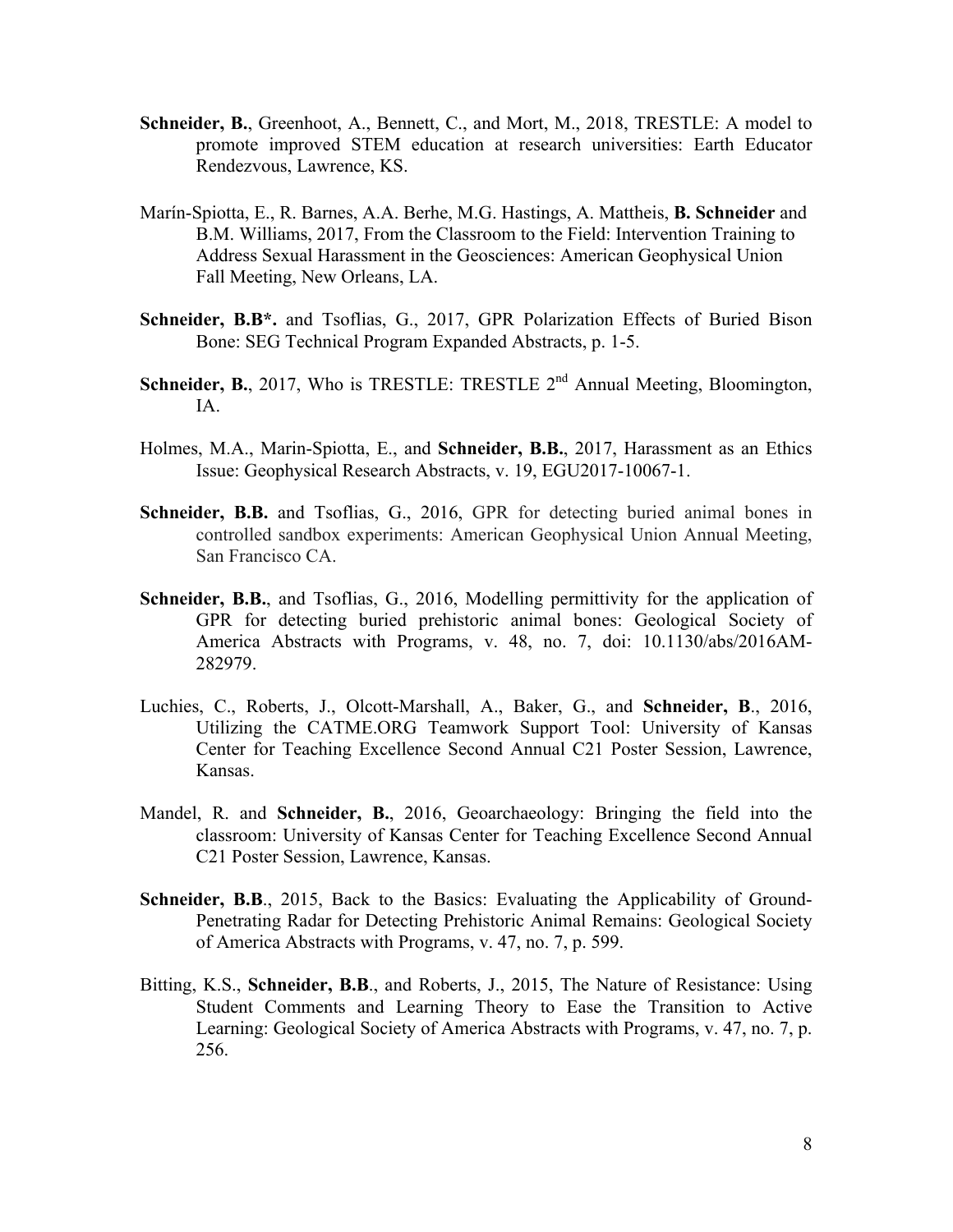- Sturdevant, J.T., De Vore, S.L., and **Schneider, B**., 2015, New Geophysical Insights into Village Landscapes at Knife River Indian Villages National Historic Site: Annual Meeting of the Plains Anthropological Conference, Iowa City, Iowa.
- Möller, A., and **Schneider, B.**, 2015, Evaluating the importance of peer-review feedback for scientific writing skills, University of Kansas Center for Teaching Excellence First Annual C21 Poster Session, Lawrence, Kansas.
- **Schneider, B.B**. De Vore, S., and Sturdevant, J., 2013, Utilizing Prior Magnetic Data to Evaluate Changes at the Knife River Indian Village National Historic Site: A Tribute to Dr. John Weymouth: Geological Society of America Abstracts with Programs, v. 45, no. 7, p. 95.
- Schneider, B.B. De Vore, S., and Sturdevant, J., 2013, Geophysical Survey at Knife River Indian Villages National Historic Site: Comparing Forty Years of Magnetic Data: Annual Meeting of the Plains Anthropological Conference, Loveland, CO.
- **Benson, B**.\*, Tsoflias, G., Mandel, R., 2012, Geophysical Investigations of the Mound City Borrow Pits, Ross County, Ohio: SEG Technical Program Expanded Abstracts, p. 1-5. doi: 10.1190/segam2012-1109.1
- **Benson, B**., Everhart, R., Schmidt, S., Mangus, E., Roels, S., Farmer, A., Calnon, M., Stone, B., Dorn, T., Espenschied, W., and Case, S., 2012, Utilizing Social Media for Expanded Communication and Feedback: GK-12 Annual Meeting Project Poster Session Abstracts, p. 29-30.
- **Benson, B.E**. and De Vore, S.L., 2010, Geophysical Investigations of the Mound City Borrow Pits in Ross County, Ohio: Geological Society of America Abstracts with Programs, v. 42, no. 5, p. 578.

#### **Presentations (\*represents invited presentation)\_\_\_\_\_\_\_\_\_\_\_\_\_\_\_\_\_\_\_\_\_\_\_\_**

- **Schneider, B.\***, 2021, Guest lecturer for the Ohio State Earth Science 5194 Science & Society course. Topic: The Science Behind Bias and How it Impacts STEM.
- **Schneider, B.\*,** 2020, Panel speaker on Creating and sustaining just, equitable, diverse, and inclusive spaces as an early career researcher. American Geophysical Union Fall Meeting (virtual session).
- **Schneider, B.\*, 2020, Utilizing Geophysics to Solve Archaeological and Forensic** Problems: University of North Dakota Applied Geoscience Conference.
- **Schneider, B.\*,** 2020, Panel speaker on Effective Anti-Harassment Training Techniques. Preventing Harassment in STEM: Building a Community of Practice Toward Meaningful Change (virtual session).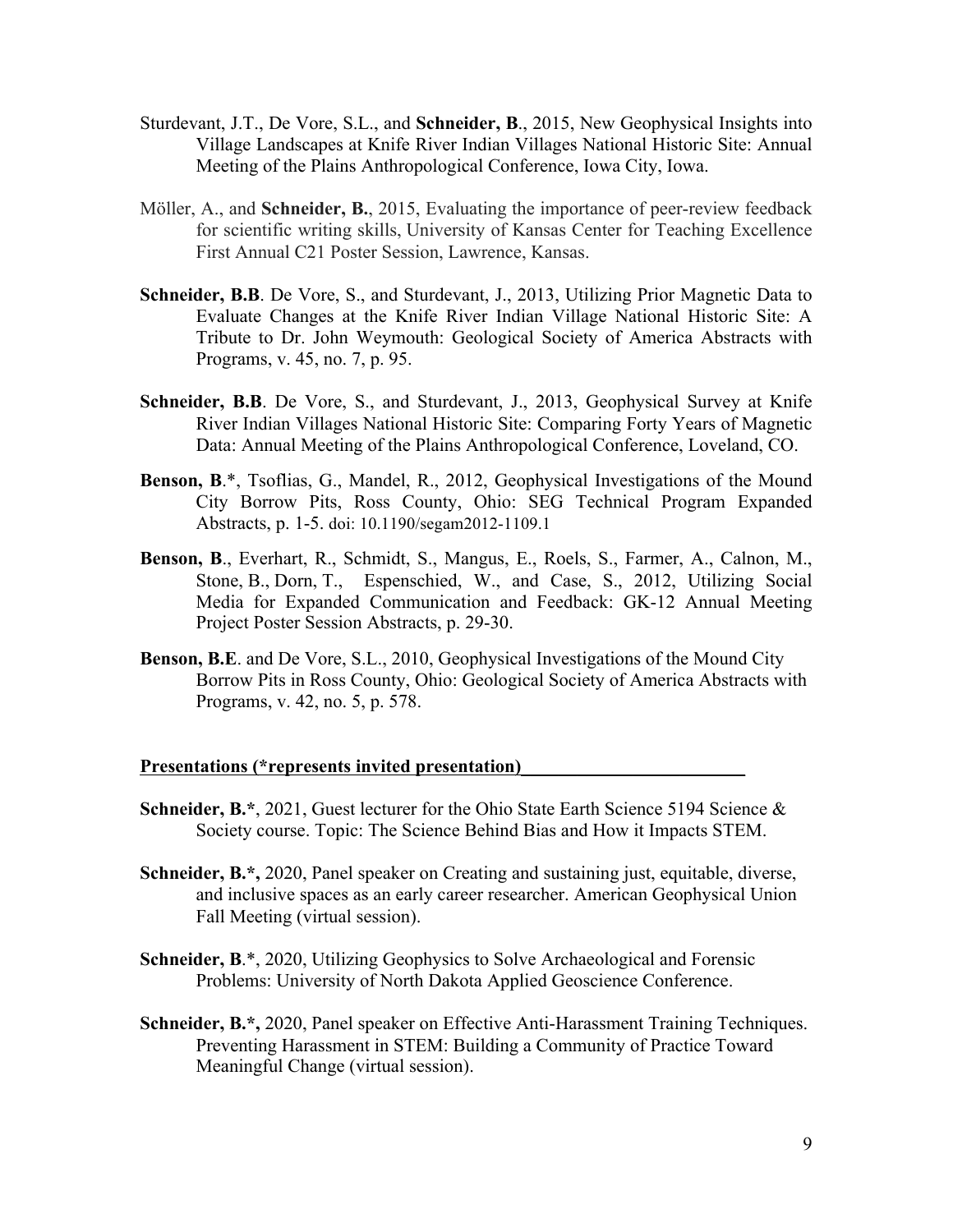- **Schneider, B.\*,** 2020, Panel on Diversity and Inclusion in the Quaternary Sciences. 2020 American Quaternary Association Meeting (virtual session).
- **Schneider, B.,** 2020, Uncovering the Truth: Utilizing Geophysics in Forensic and Archaeological Investigations. University of Kansas Department of Geology Colloquium Presentation.
- **Schneider, B.\***, 2019, Women geoscientists in the workforce in 2019: what have we overcome, and what do we continue to face?: Kansas Biological Survey, University of Kansas, Lawrence, KS.
- **Schneider, B.\***, 2019, Creating inclusive classrooms and workplaces: exploring different types of identities: Department of Ecology and Evolutionary Biology, University of Kansas, Lawrence, KS.
- **Schneider, B.\***, 2018, The role of unconscious bias in STEM recruitment: STEM Counseling for Success Program, University of Kansas Edwards Campus, Overland Park, KS.
- **Schneider, B.\*,** 2018, Creating positive work climates: what can we do to stop harassment in the workplace?: GSA Women in Geology Reception Event, Indianapolis, IN.
- **Schneider, B.\***, 2017, #MeToo: How sexual harassment impacts the sciences and what we can do to address it: University of Michigan Earth Science Women's Network Capstone Event, Ann Arbor, MI.
- **Schneider, B**.\*, 2017, Implicit Bias: An Unspoken Hurdle for Women and Under-Represented Groups: Emporia State University Women's History Month, Emporia, Kansas.
- **Schneider, B.\***, 2015, Near-Surface Geophysical Methods for Archeological Prospection: Kansas Anthropological Association, Topeka, Kansas.
- **Schneider, B.\*,** 2013, Near-Surface Geophysical Methods for Archeological Prospection: University of Kansas Department of Anthropology Explorations in Archaeology Series, Lawrence, Kansas.

#### **Awards and Honors\_\_\_\_\_\_\_\_\_\_\_\_\_\_\_\_\_\_\_\_\_\_\_\_\_\_\_\_\_\_\_\_\_\_\_\_\_\_\_\_\_\_\_\_\_\_\_\_\_\_\_\_\_\_**

| 2020        | AGU Presidential Citation for Science & Society                |
|-------------|----------------------------------------------------------------|
| 2019        | Facilitators' Choice Recognition, 2019 NSF STEM Video Showcase |
| 2019        | <b>SEG Special Commendation Award</b>                          |
| 2018        | "Bright Spots" Feature in the February 2018 Leading Edge       |
| 2012 - 2016 | Madison and Lila Self Graduate Fellowship (\$164,000)          |
|             | <b>2011 - 2014</b> NSF GK-12 Fellowship (\$70,000)             |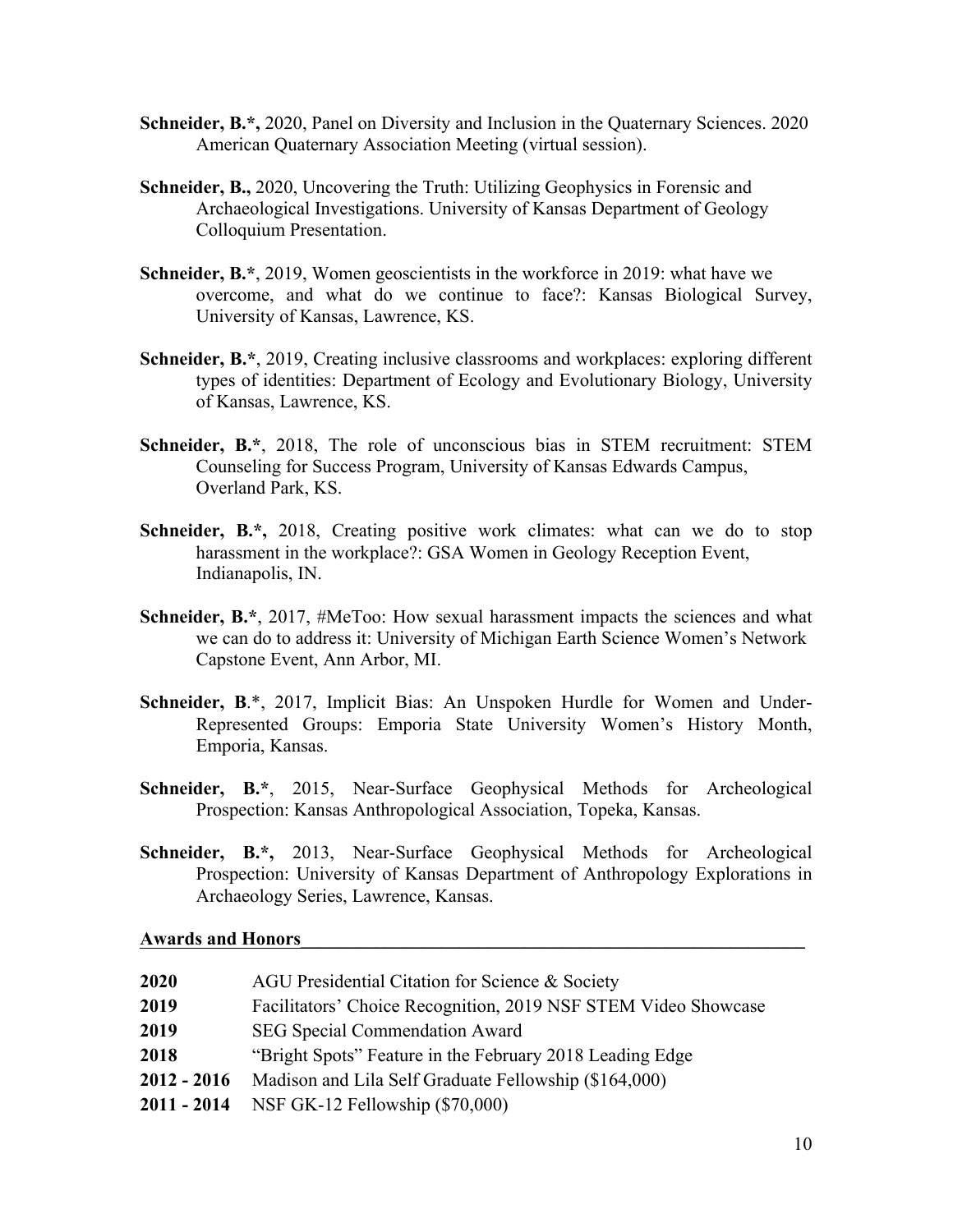| 2013          | Association for Women Geoscientists Presidents Award          |
|---------------|---------------------------------------------------------------|
| 2013          | GSA Southcentral Section Travel Grant of \$200                |
| 2013          | KU Graduate Student Distinguished Service Award, \$2000 Award |
| 2012          | Erasmus Haworth Outstanding Student, \$200 Award              |
| 2011          | <b>SEG Student Leadership Symposium</b>                       |
| 2009          | Kay Veith Field Archaeology Scholarship, \$500 Award          |
| $2008 - 2016$ | Sigma Gamma Epsilon Honors Fraternity                         |
| 2008          | Dean's List                                                   |
| 2008          | Phillip Cosminski Award                                       |
| 2006          | Catherine-King Frazier Scholarship, \$500 Award               |

#### **Research Funding\_\_\_\_\_\_\_\_\_\_\_\_\_\_\_\_\_\_\_\_\_\_\_\_\_\_\_\_\_\_\_\_\_\_\_\_\_\_\_\_\_\_\_\_\_\_\_\_\_\_\_\_\_\_\_\_**

## *I) External*

## **2017 - Present** *National Science Foundation*, *ADVANCE Program*

From the Classroom to the Field- Improving the Workplace in the Geosciences. Improve work climate conditions by developing bystander intervention workshops for department heads, chairs, faculty and grad students to appropriately respond to and prevent sexual harassment on campus and in the field. Subaward to AWG, sole PI \$97,173 (co-PI among 7 investigators, E. Marin-Spiotta, University of Wisconsin-Madison PI, total award \$1,100,000).

## **2016** *National Science Foundation*

Integrative and Collaborative Education and Research. A Workshop to Address the Role of Scientific Societies in Responding to Sexual Harassment in the Sciences. Senior Personnel on the Steering Committee. Billy Williams, lead PI, total award \$48,250.

## **2016** *Association for Women Geoscientists Foundation*

Is It Harassment or Not? A Workshop for Women and Men. Co-lead and funding coordinator, total award \$500.

## **2015 - Present** *Association for Women Geoscientists Foundation*

AWG Professional Excellence Awards. Committee member and funding coordinator, total award \$1500 annually.

## *II) Internal*

**2016** *University of Kansas Center for Teaching Excellence* Course Transformation Grant. Co-PI with R. Mandel, \$1000.

## *III) Graduate Research Funding*

**2015** *University of Kansas Doctoral Research Fund*, Student Grant of \$2000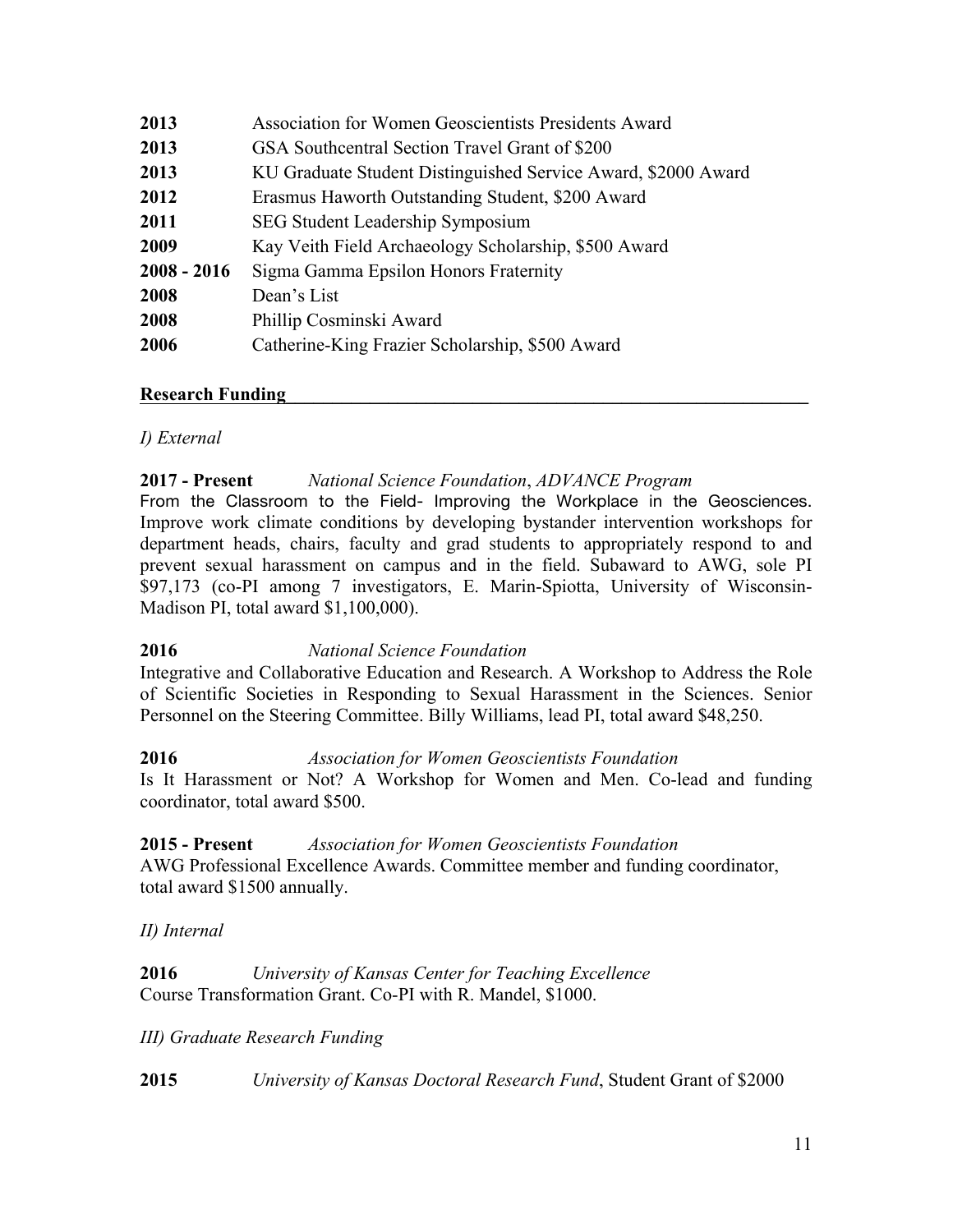# **2014-2015** *Society of Exploration Geophysicists*, Student Research Grant of \$575 **2011-2012** *Geophysical Society of Kansas*, Student Research Grant of \$750 **2011-2012** *Society of Exploration Geophysicists*, Student Research Grant of \$500 **2009-2010** *Geological Society of America*, Student Research Grant of \$1,700

**Service\_\_\_\_\_\_\_\_\_\_\_\_\_\_\_\_\_\_\_\_\_\_\_\_\_\_\_\_\_\_\_\_\_\_\_\_\_\_\_\_\_\_\_\_\_\_\_\_\_\_\_\_\_\_\_\_\_\_\_\_\_\_\_\_\_**

## **A. Professional Society Appointments (\*current appointment)**

| $2020 - 2021*$ | Co-chair, NAGT Development Committee                          |
|----------------|---------------------------------------------------------------|
| $2021 - 2021*$ | JEDI Workshop Facilitator, Geological Society of America      |
| $2020 - 2021*$ | Co-chair, SEG Women's Network Webinar Series                  |
| $2019 - 2020$  | Chair, SEG Women's Network Committee                          |
| $2016 - 2020$  | Member, AWG Paleontological Awards Committee                  |
| $2015 - 2020$  | Member, AGU Honors and Recognition Committee                  |
| $2018 - 2019$  | Vice Chair, SEG Women's Network Committee                     |
| $2017 - 2018$  | Director, AWG Foundation                                      |
| $2015 - 2018$  | <b>AWG Webmaster</b>                                          |
| $2017 - 2018$  | Communication Lead, SEG Women's Network Committee             |
| $2016 - 2017$  | Past-President of the Association for Women Geoscientists     |
| $2015 - 2017$  | Member, AGI Harriet Evelyn Wallace Scholarship Committee      |
| $2015 - 2016$  | President of the Association for Women in Geosciences         |
| $2014 - 2015$  | President-elect of the Association for Women in Geosciences   |
| $2013 - 2015$  | Treasurer for the Geophysical Society of Kansas               |
| $2012 - 2014$  | Association for Women in Geosciences South-central Delegate   |
| $2012 - 2014$  | President, Association for Women in Geosciences Osage Chapter |
| $2012 - 2013$  | SEG Women's Network Committee Student Representative          |

## **B. Conference Sessions and Workshops**

## **2021**

- University of Colorado Boulder Department of Atmospheric and Oceanic Sciences, Workshop Presenter. Topic: Developing Effective Codes of Conduct.
- University of Hawaii School of Ocean and Earth Science and Technology. Topic: Developing Effective Codes of Conduct (2 part series).
- Kentucky Geological Survey, Workshop Presenter. Topic: Improving Workplace Climate: Responding to Harassment.
- Undergraduate Field Experiences Research Network 2021 Meeting, Workshop Presenter. Topic: Developing Effective Codes of Conduct.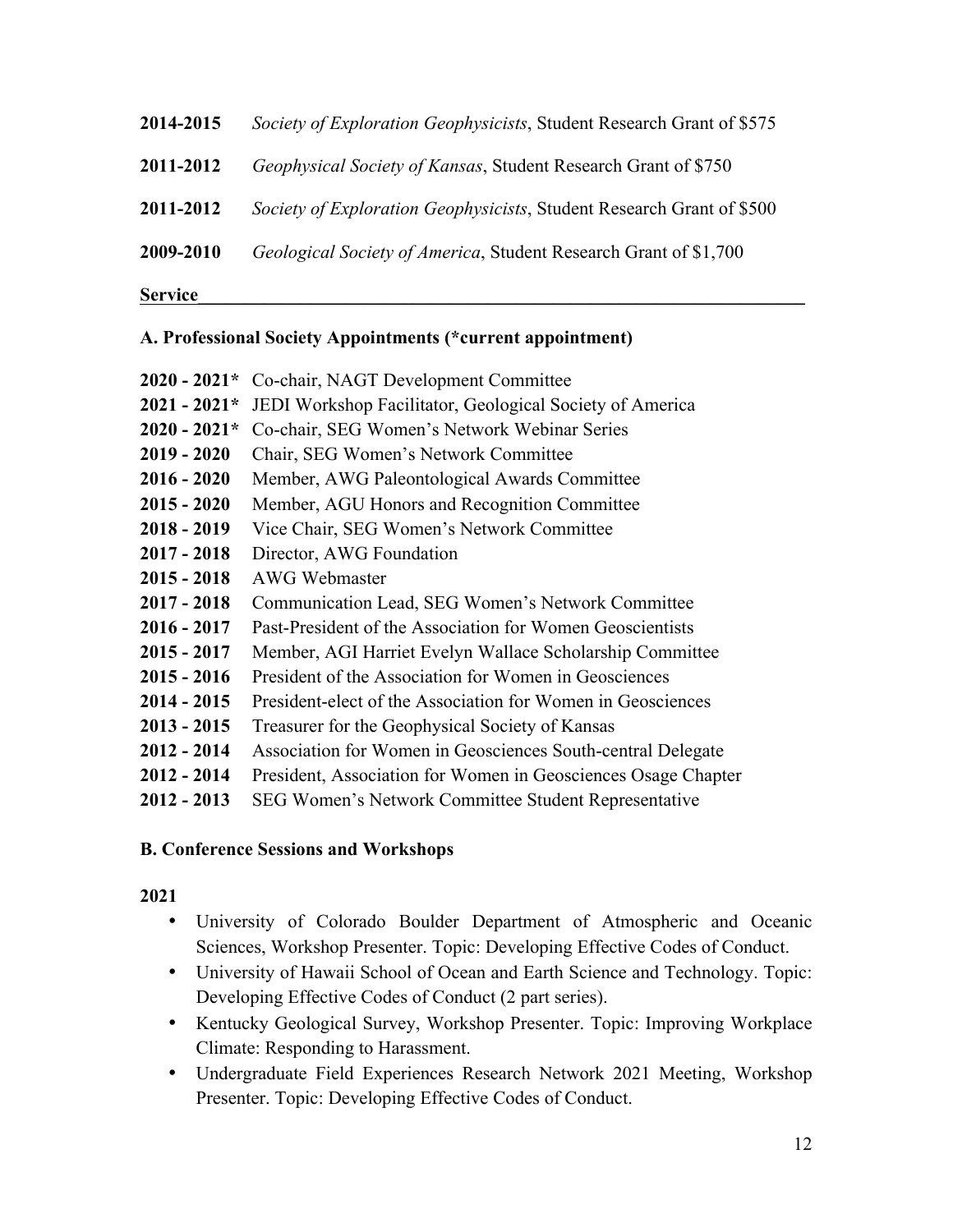- Iowa State Department of Biology, Workshop Presenter. Topic: Improving Workplace Climate: Responding to Harassment.
- University of Hawaii School of Ocean & Earth Science & Technology, Workshop Presenter: Topic: Developing Effective Codes of Conduct.
- University of Hawaii Department of Oceanography, Workshop Presenter. Topic: Improving Workplace Climate: Responding to Harassment.
- James Madison University Department of Geology, Workshop Presenter. Topic: Improving Workplace Climate: Responding to Harassment.
- Geological Society of America, Workshop Presenter. Topic: Getting to Fair: The Impact of Implicit Bias on Decision-Making.
- **2020**
	- University of California Davis, Workshop Presenter. Topic: Improving Workplace Climate: Responding to Harassment.
	- Duke University, Workshop Presenter. Topic: Getting to Fair: The Impact of Implicit Bias on Decision-Making.
	- Governor's Water Conference, Moderator for the Research Topics session.
	- Kansas Geological Survey Virtual Field Conference, Lead Developer and Workshop Presenter. Topic: Sustainability Efforts in Northwest Kansas.
	- Geological Society of America, Workshop Presenter. Topic: Improving Workplace Climate: Responding to Harassment.
	- Geological Society of America, Workshop Presenter. Topic: Getting to Fair: The Impact of Implicit Bias on Decision-Making.
	- OBFS (Organization of Biological Field Stations), Workshop Presenter. Topic: Strategies for Responding to Hostile Behaviors and Improving Workplace Climate.
	- K-State Extension and Research Master Naturalists Program, Workshop Presenter. Topic: Kansas Geology: How Geological Processes Construct the Landscape.
	- ADVANCEGeo Train the Trainer Workshop, Lead Developer and Workshop Presenter.
	- University of Delaware Department of Earth Sciences, Workshop Presenter. Topic: Empowering individuals to be active bystanders.
	- University of Delaware Department of Earth Sciences, Workshop Presenter. Topic: Developing effective codes of conduct.

**2019**

- Inclusive Graduate Education Network National Meeting, Workshop Presenter. Topic: Improving workplace climate: responding to harassment.
- University of Kansas School of Engineering, Workshop Presenter. Topic: Creative a positive workplace culture.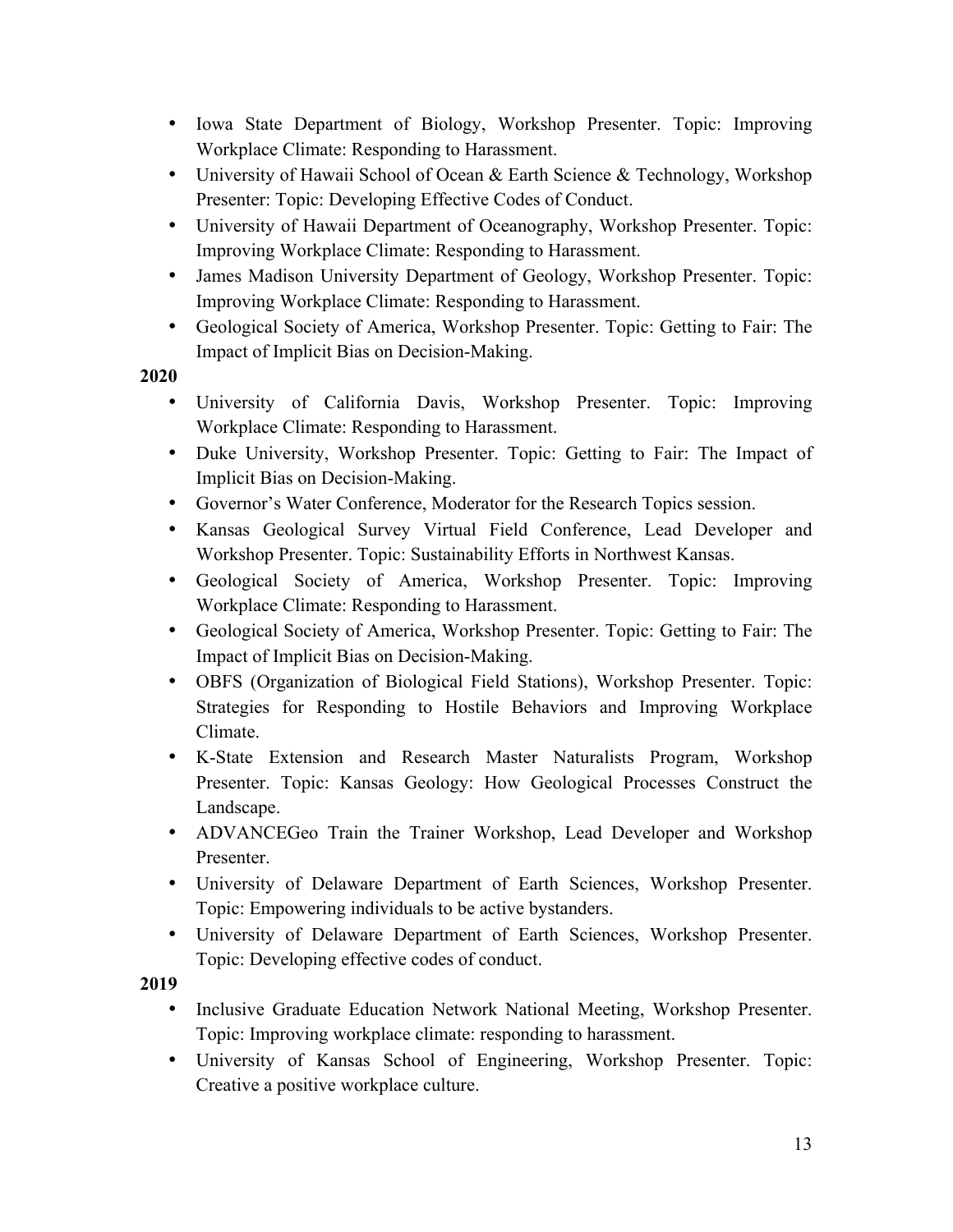- SEG Annual Meeting, Short Course Presenter. Topic: Near-Surface Geophysics for Archaeological and Forensic Applications.
- SEG Annual Meeting, Co-chair, NS4 "Applications for Archaeology, Void, and Target Detection," Co-chair Michelle Proulx
- Earth Educator Rendezvous, Workshop Presenter. Topic: Addressing bias in teaching.
- Earth Educator Rendezvous, Workshop Presenter. Topic: Make it better: Assessing and addressing departmental and workplace culture issues.
- NSEC 2019 National Conference, Workshop Presenter. Topic: Broadening participation: Strategies for developing and maintaining a positive workplace climate.

**2018**

- AGU Annual Meeting, Honors Program Workshop Presenter. Topic: Best Practices for Success.
- AGU Annual Meeting, Heads and Chairs Workshop Coordinator and Presenter, Topic: Strategies to address and eliminate bullying in your department.
- GSA Annual Meeting, Short Course Presenter. Topic: Unconscious Bias and Bystander intervention training to reduce hostile work climates.
- SEG Annual Meeting, Convener, SS5 "Geophysicists in the Workforce", chaired by Maria Angela Capello and Leslie Marasco.
- AIPG Annual Meeting, Workshop Presenter for the Student Career Day. Topic: Writing an effective resume or curriculum vitae for a career in the sciences.
- AIPG Annual Meeting, Short Course Presenter. Topic: Bystander intervention training to reduce hostile work climates.
- Earth Educator Rendezvous, Round Table Discussion Leader. Topic: Bystander intervention strategies for minimizing departmental conflict.

**2017**

- AGU Annual Meeting, Honors Program Workshop Presenter. Topic: Strengthening AGU's Honors Program: Increased nominations, effective nomination packets, and an open process.
- AGU Annual Meeting, Heads and Chairs Workshop Coordinator and Presenter, Topic: Implicit Bias and Privilege.
- SEG Annual Meeting, Co-chair, SS1 "Near-surface Geophysical Methods for Archaeologic Research", Co-chair Georgios Tsoflias.
- SEG Annual Meeting: External referee of Near-Surface Geophysics expanded abstract submissions.
- AWG Webinar Co-Instructor, Topic: Implicit Bias.

**2016**

• AGU Annual Meeting, Workshop Coordinator, Is it harassment or not?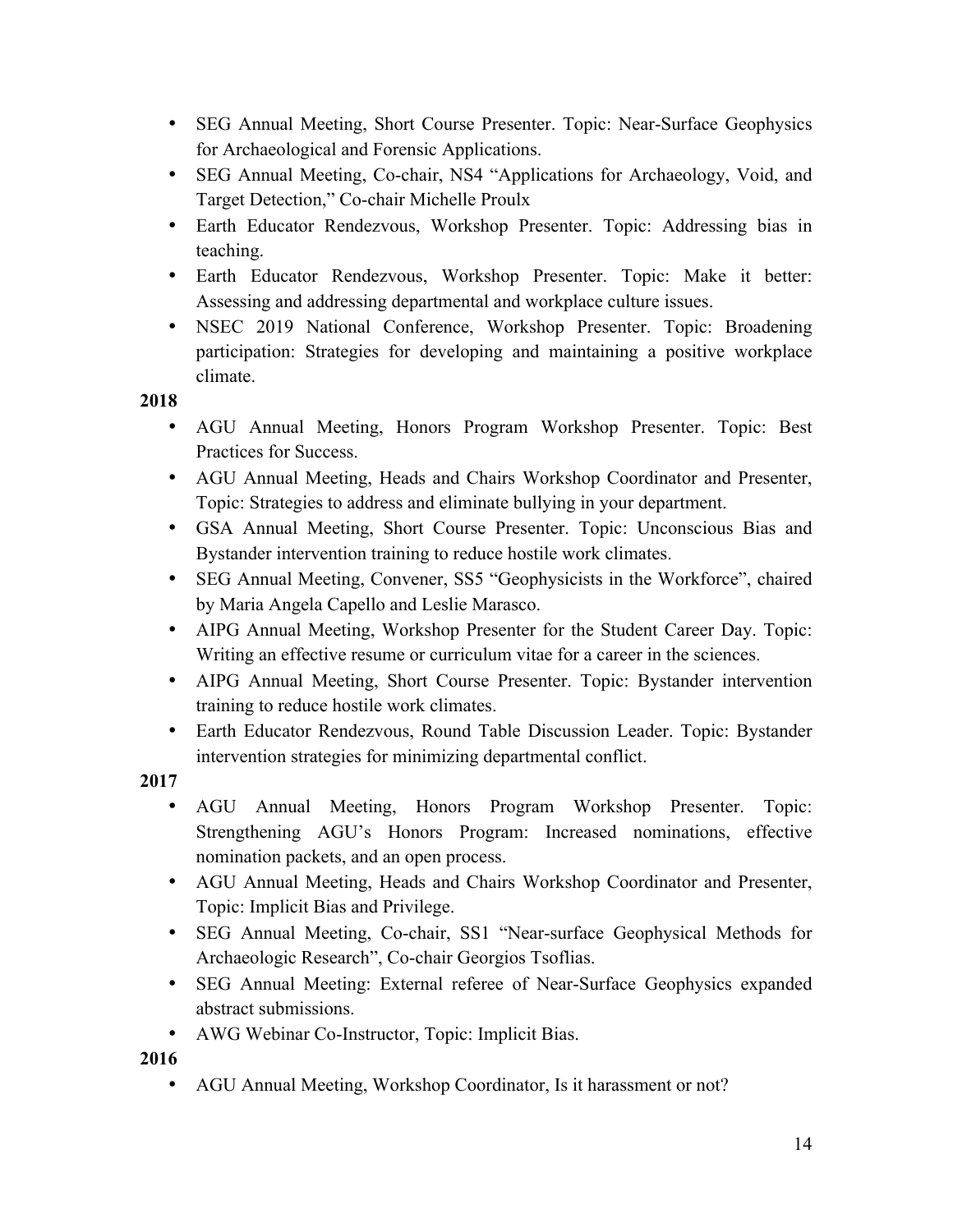- GSA Annual Meeting, Mentor, Women in Geology Reception Event.
- Steering Committee Member and Presenter, Sexual Harassment in the Sciences: A Call to Respond Workshop.

## **2015**

• AGU Annual meeting, Panelist, AGU Town Hall: Forward Focused Ethics.

## **C. University of Kansas (\*current appointment)**

| $2021 - 2024*$ | Co-chair, Kansas Geological Survey DEI Committee                 |
|----------------|------------------------------------------------------------------|
| $2019 - 2021*$ | Planning Committee Member, Washburn Women in Science Day         |
| 2019           | Search Committee Member, Department of Geology                   |
| $2015 - 2016$  | Student Representative for the KU Geology Core Committee         |
| $2010 - 2013$  | Co-founder and Director of the KU Geology Mentor Program         |
| $2011 - 2012$  | President of the KU Geophysical Society                          |
| $2011 - 2012$  | Student Representative for the KU Geology Executive Committee    |
| $2010 - 2011$  | Secretary of the KU Geophysical Society                          |
| $2009 - 2010$  | President of the KU American Association of Petroleum Geologists |
| $2009 - 2010$  | Treasurer of Sigma Gamma Epsilon                                 |
| $2009 - 2010$  | Treasurer of the KU Geophysical Society                          |

## **D. James Madison University**

| $2008 - 2009$ | President of the JMU Geological Association                     |
|---------------|-----------------------------------------------------------------|
| 2008          | Peer Instructor, JMU Academic Success Program                   |
| 2008          | Speaker, JMU College of Science and Mathematics Take a Look Day |
| $2007 - 2008$ | Vice President of the JMU Geological Association                |
| $2006 - 2007$ | Educational Outreach Officer of the JMU Geological Association  |

## **E. Local**

| 2020       | Logan Elementary School STEM Fair                                  |
|------------|--------------------------------------------------------------------|
| 2020       | World Read Aloud Day, Pinckney Elementary School                   |
| 2019       | Central Missouri Regional FIRST Robotics Competition               |
| 2017       | <b>STEM Day for Girls Volunteer</b>                                |
| 2015, 2016 | <b>Hillcrest Elementary Science Night Volunteer</b>                |
| 2013, 2014 | Tonganoxie Library Summer Reading Kickoff Science Volunteer        |
| 2013       | Enhancing Your Future Volunteer Lecturer, Emporia State University |
| 2012       | Field Trip Organizer for Genesis Christian Academy, Tonganoxie KS  |
| 2011       | Lawrence Parks and Rec Volleyball Coach, Southwest Middle School   |
| 2011       | Girls on the Run Volunteer Coach, Merriam Park Elementary School   |
| 2010       | Women in Science Day Volunteer Lecturer, Washburn University       |